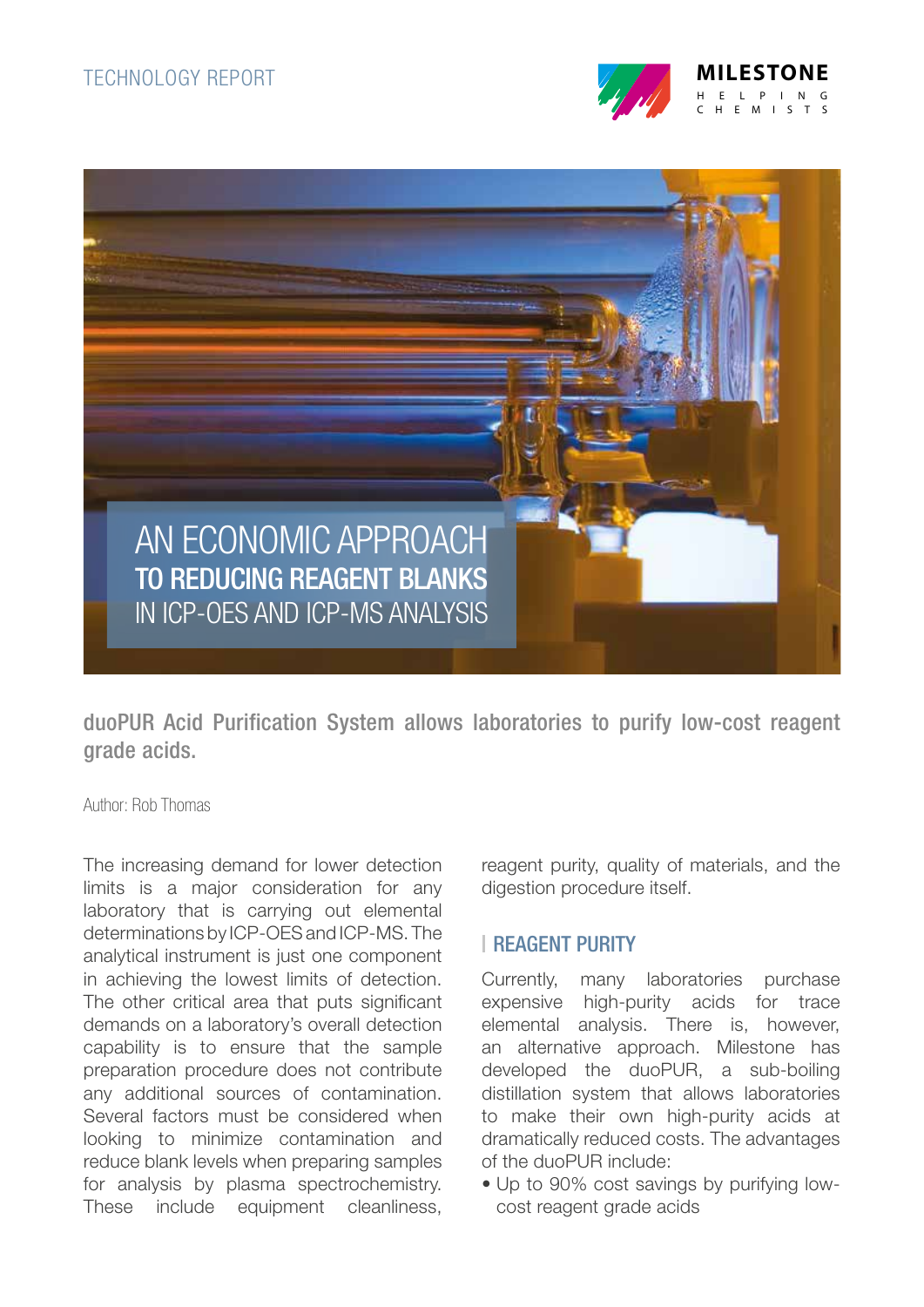# TECHNOLOGY REPORT duoPUR



- High productivity of up to 3 liters in eight hours
- Continuous supply of high-purity acids
- On-demand acid purification
- Re-purification of contaminated acids
- Single or double distillation

### **PRINCIPLE OF OPERATION**

Sub-boiling distillation is a technique based upon vaporizing a liquid by radiative heating of its surface to prevent boiling. It is recognized as the best method to obtain high-purity reagents typically used in ultratrace analysis. In conventional distillation, violent boiling action generates aerosolized particles, resulting in re-contamination of the distillate by the original liquid. Surface evaporation during sub-boiling distillation prevents this, yielding a higher purity distillate (Figure 1).

The duoPUR (Figure 2) consists of two high-purity quartz distillation units with two heating elements (1), a water-cooled condenser (2), reagent collection bottle (3), and a drain. The distillation process is microprocessor controlled, allowing the user to set the distillation time and power level. Infrared heating gently vaporizes the surface liquid, accelerating evaporation, and preventing aerosolized particles. Vaporized liquid is collected on an inclined cold finger where it condenses and drips into the high purity PFA collection bottle.

By using higher power, faster distillation rates are achieved, but at the sacrifice of purity. Therefore, simple method development will determine the optimum program time for the required acid purity. Table 1 shows typical distillation rates for water, nitric and hydrochloric acids in mL/hour, based on varying infrared power settings.



*Figure 1: Conventional heating compared to sub-boiling infrared heating.*



*Figure 2: duoPUR acid purification system.*

| <b>Infared</b> | Productivity (mL/hour) |     |                  |
|----------------|------------------------|-----|------------------|
| power (W)      | HNO <sub>3</sub>       | HCI | H <sub>2</sub> 0 |
| 200            | 50                     | 45  | 65               |
| 400            | 145                    | 155 | 175              |
| 600            | 235                    | 260 | 270              |
| 800            | 325                    | 375 | 360              |
| 1,000          | 420                    | 445 | 450              |

*Table 1: duoPUR typical distillation rates for HNO<sub>3</sub>, HCl, H<sub>2</sub>O in mL/hour based on varying infrared power settings*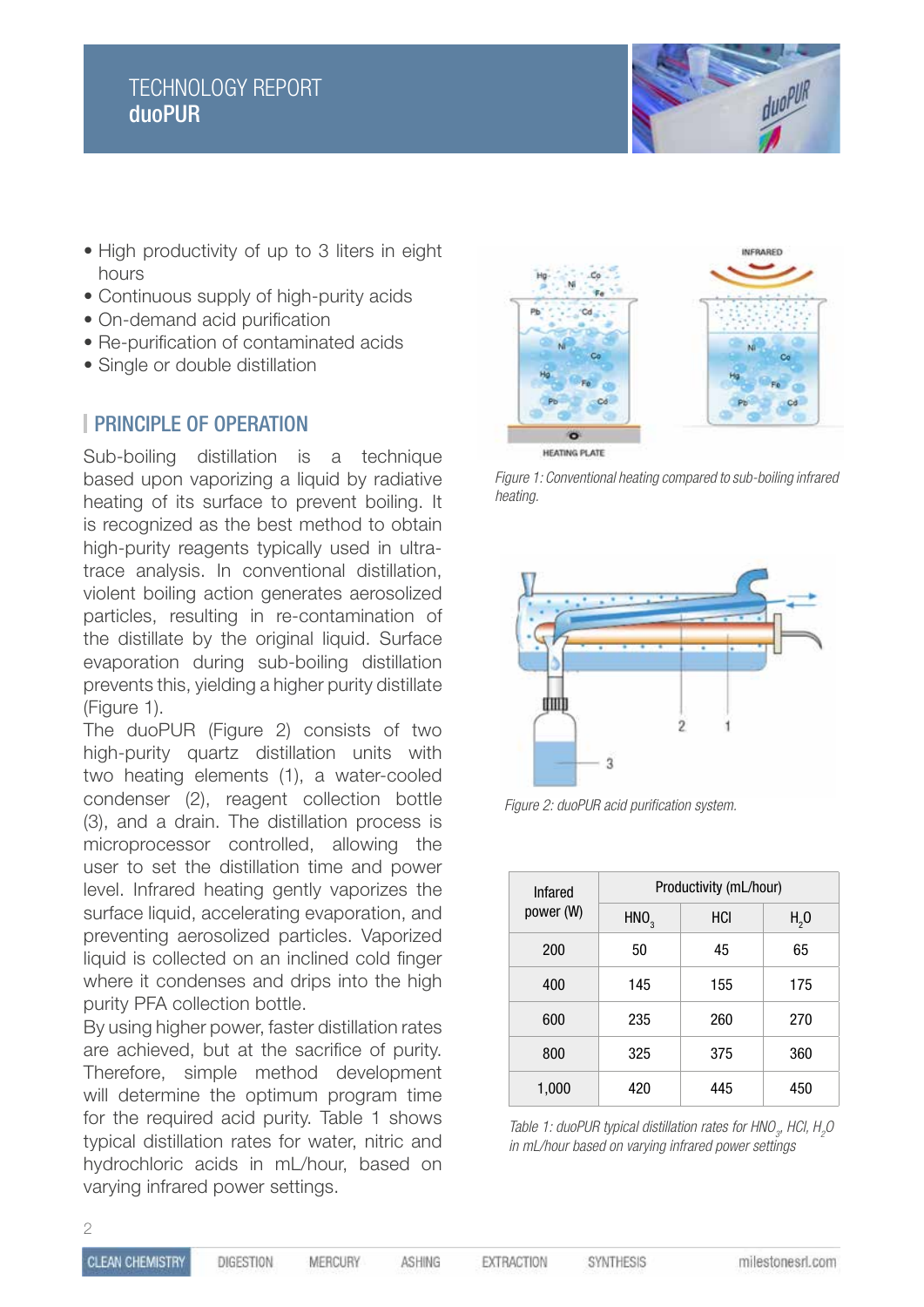

### | PURIFICATION PERFORMANCE | SUBCLEAN SYSTEM

The capability of the duoPUR system is shown in Table 2, which compares trace element results from a laboratory carrying out the double-distillation of reagent-grade nitric acid with that of Ultrex II nitric acid from J.T. Baker. It can be clearly seen that for most elements, duoPUR data shows comparable results to the ultra-high purity acid.

|         | duoPUR Double-<br><b>Distillation Re-</b><br>agent-Grade Nitric Acid | Baker Ultrex <sup>®</sup> II<br><b>High-Purity Grade</b><br><b>Nitric Acid</b> |
|---------|----------------------------------------------------------------------|--------------------------------------------------------------------------------|
| Element | Concentration (ppt)                                                  | Concentration (ppt)                                                            |
| Ag      | 16                                                                   | $<$ 10                                                                         |
| AI      | $<$ 10                                                               | $<$ 20                                                                         |
| As      | 19                                                                   | $<$ 20                                                                         |
| Ba      | $<$ 10                                                               | $<$ 10                                                                         |
| Ca      | $<$ 10                                                               | $<$ 10                                                                         |
| Cd      | $50$                                                                 | $<$ 10                                                                         |
| Co      | $<$ 10                                                               | $<$ 10                                                                         |
| Cr      | $<$ 10                                                               | $<$ 10                                                                         |
| Cu      | $<$ 10                                                               | $<$ 10                                                                         |
| Fe      | $<$ 10                                                               | $<$ 10                                                                         |
| Mg      | $<$ 10                                                               | $<$ 10                                                                         |
| Mn      | 12                                                                   | $<$ 10                                                                         |
| Mo      | 22                                                                   | $<$ 10                                                                         |
| Ni      | $<$ 10                                                               | $<$ 20                                                                         |
| Pb      | 31                                                                   | $<$ 10                                                                         |
| Sb      | 18                                                                   | $<$ 10                                                                         |
| Sn      | 11                                                                   | $<$ 20                                                                         |
| Ti      | $50$                                                                 | $<$ 20                                                                         |
| V       | $<$ 10                                                               | $<$ 10                                                                         |
| Zn      | $<$ 10                                                               | $<$ 10                                                                         |

*Table 2: Comparison of contamination levels of double distilled HNO3 using the duoPUR with that of Ultrex II (J.T. Baker) ultra-high purity nitric acid*

The subCLEAN is a compact system that uses sub-boiling distillation with forced air cooling where all parts in contact with acid are made of high purity PTFE instead of quartz, making it suitable for use with HF, as well as  $\mathsf{HNO}_3^{}$  and HCl. In addition, if a double distillation is carried out, the purity of the acid is significantly increased as exemplified by the data for reagent-grade nitric acid in Table 3.

|         | subCLEAN Single-<br><b>Distillation Re-</b><br>agent-Grade Nitric Acid | subCLEAN Double-<br><b>Distillation Re-</b><br>agent-Grade Nitric Acid |
|---------|------------------------------------------------------------------------|------------------------------------------------------------------------|
| Element | Concentration (ppt)                                                    | Concentration (ppt)                                                    |
| Ag      | <46                                                                    | < 1.5                                                                  |
| AI      | $557$                                                                  | < 147                                                                  |
| As      | $<$ 3                                                                  | < 0.9                                                                  |
| Ba      | $<$ 25                                                                 | < 3.5                                                                  |
| Ca      | < 900                                                                  | < 157                                                                  |
| Cd      | < 8.1                                                                  | < 1.8                                                                  |
| Co      | $<$ 6                                                                  | $<$ 1                                                                  |
| Cr      | < 118                                                                  | <4.6                                                                   |
| Cu      | $58$                                                                   | $<$ 21                                                                 |
| Fe      | < 1000                                                                 | < 210                                                                  |
| Mg      | < 195                                                                  | $<$ 42                                                                 |
| Mn      | < 9.7                                                                  | 2.1                                                                    |
| Mo      | < 7.1                                                                  | < 0.4                                                                  |
| Ni      | < 155                                                                  | $<$ 23                                                                 |
| Pb      | $<$ 10                                                                 | < 2.5                                                                  |
| Sb      | < 6.1                                                                  | < 0.5                                                                  |
| Sn      | $<$ 22                                                                 | < 9.1                                                                  |
| Ti      | $59$                                                                   | < 8.1                                                                  |
| V       | $51$                                                                   | $<$ 11                                                                 |
| Zn      | < 261                                                                  | $<$ 49                                                                 |

*Table 3: Comparison of purity between single and double distillation of reagent grade nitric acid using the subCLEAN*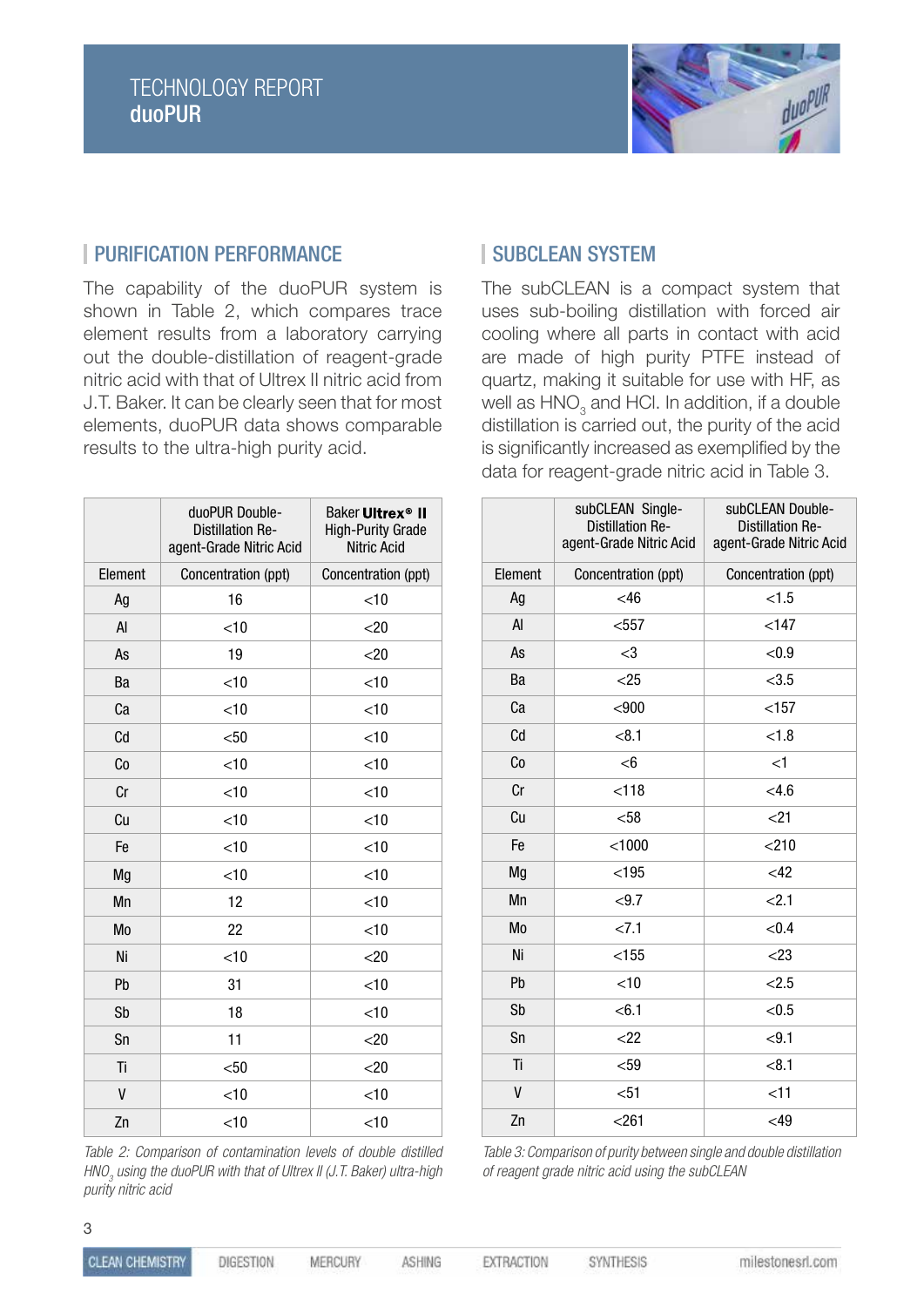

## COST SAVINGS

It's also worth pointing out that there are significant cost savings when using the duoPUR or the subCLEAN, compared to purchasing high purity reagents. This is demonstrated in the following example (all costs are provided as estimates for example purposes only): If a laboratory processes 200 samples per month using 30 mL of ultra-pure nitric acid (J.T. Baker Ultrex II) per sample, it will use 6 L of ultra-pure acid at a cost of approximately \$5,500 per month or \$920 per liter per month. Six liters of reagentgrade acid (Sigma Aldrich) would only cost

approximately \$250 per month, or \$40 per liter per month. By distilling this lower grade acid, \$5,300 would be saved every month, which translates to the duoPUR paying for itself in less than four months. This is demonstrated in Table 4, which shows the cost saving for both nitric and hydrochloric acid.

By using the simple calculation shown in Figure 3, the cost savings for your lab can be estimated. Simply fill in your own information to calculate the potential monthly savings.

| <b>Mineral Acid</b>      | Ultra Pure Grade per Liter<br>(J.T. Baker Ultrex II) | Reagent Grade per Liter (Sigma Aldrich) |
|--------------------------|------------------------------------------------------|-----------------------------------------|
| Nitric Acid              | \$920                                                | \$40                                    |
| <b>Hydrochloric Acid</b> | \$890                                                | \$40                                    |

*Table 4: Approximate costs per liter of ultra-pure nitric and hydrochloric acids (J.T. Baker Ultrex II) compared to producing it from reagent-grade acids (Sigma Aldrich) using the duoPUR sub boiling distillation system*

| Average Liters of Ultra Pure<br>Acids you use per month | X cost per L | $\equiv$                                                                          |                       |
|---------------------------------------------------------|--------------|-----------------------------------------------------------------------------------|-----------------------|
| Same Number of Liters<br>**but now using                | X cost per L |                                                                                   | BOX A                 |
| Reagent Grade Acid                                      |              | Subtract Box B from Box A to tell you how<br>much you will save per month on acid | BOX B<br>$=$<br>BOX C |

*Figure 3: Simple calculation to estimate cost savings per month using the duoPUR. Note: This worksheet should only be taken as an approximation of cost savings.*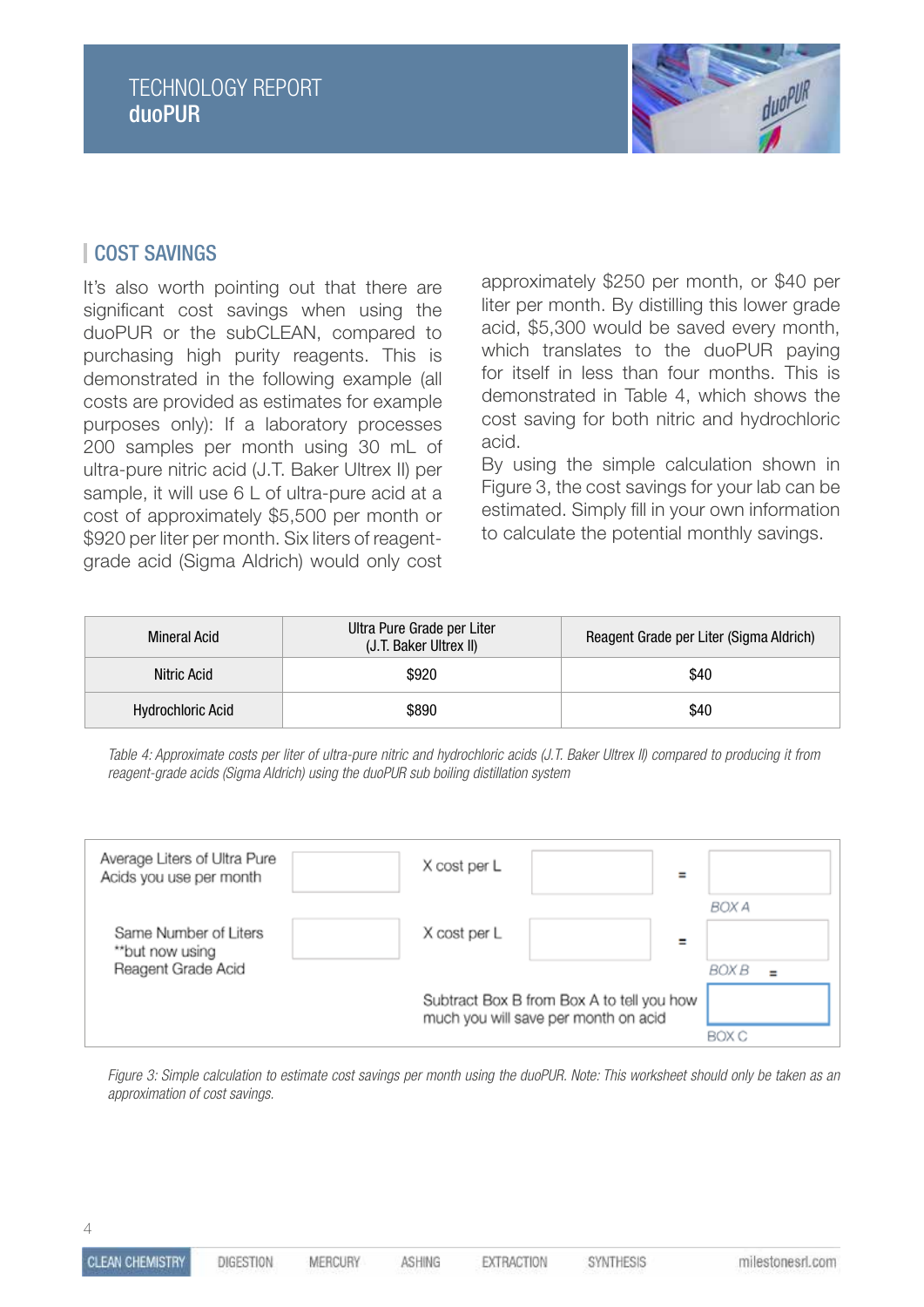

## **CERTIFIED QUALITY**

Ultra-pure reagents are supplied with a certificate to attest the quality. However, once the bottle is opened, the contaminant levels can change rapidly. Analysts may adversely affect the quality of reagents through daily, repeated handling, especially in high throughput labs. The potential impact of repeated handling can be observed by looking at the effect on four different bottles of ultrapure water in a typical eighthour workday. The initial sum total metal contamination for 10 common elements was around 74 ng/L. After eight hours of repeated handling by an analyst, contaminant levels rose to a range of 368–2,627 ng/L across the four bottles tested, a 5- to 25-fold increase (Table 5).

On-demand reagent purification with subboiling systems supplies fresh, high-purity reagents in accordance with laboratory requirements and allows for re-purification of contaminated acids. By validating the sub-boiling process, any laboratory can certify the quality of acid produced. Method optimization is done by performing purifications at different conditions, followed by ICP-MS analysis to check contaminant levels. Once the method has been optimized to achieve the desired grade of purity, the ICP-MS analysis verifies the acid quality obtained with the sub-boiling system.

"Method optimization is done by performing purifications at different conditions, followed by ICP-MS analysis to check contaminant levels."

| Element | <b>Reference Bottle</b><br><b>Freshly Prepared</b> | Range of four bottles<br>used for routine prepa-<br>ration operations over<br>8-hr day |
|---------|----------------------------------------------------|----------------------------------------------------------------------------------------|
| AI      | 11                                                 | 40-120                                                                                 |
| Ca      | 20                                                 | 100-700                                                                                |
| Cr      | 0.3                                                | $0.4 - 2$                                                                              |
| Сu      | $\overline{c}$                                     | $2 - 12$                                                                               |
| Fe      | 4                                                  | $5 - 60$                                                                               |
| Κ       | 20                                                 | 100-300                                                                                |
| Mg      | $\overline{c}$                                     | $9 - 70$                                                                               |
| Na      | 10                                                 | 100-1300                                                                               |
| Ti      | 0.2                                                | $0.3 - 13$                                                                             |
| Zn      | 4                                                  | $11 - 50$                                                                              |

*Table 5: Influence of analyst handling on ultrapure water contamination levels Think Blank Clean Chemistry Tools for Atomic Spectroscopy, R.C. Richter - J.A. Nóbrega - C. Pirola, 2016, Milestone Srl*

SYNTHESIS